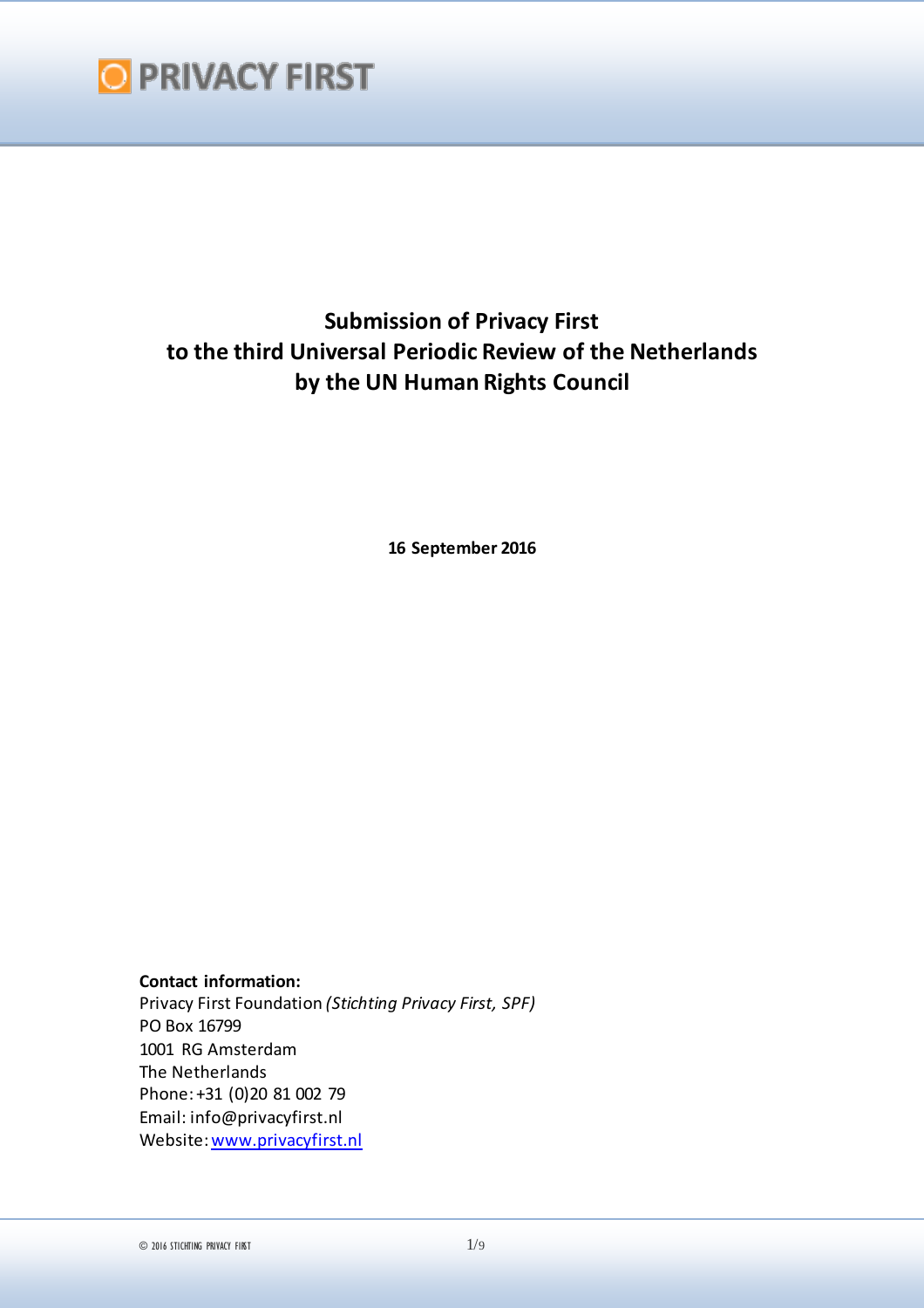#### **I. Introduction and overview**

During its first UPR session in April 2008, the Netherlands received the following general recommendation:

*"While implementing anti-terrorism measures, respect international human rights obligations, including the right to a fair trial and the right to freedom and security of the person; and consider revising all anti-terrorism legislation to bring it in line with the highest human rights standards."*<sup>1</sup>

This recommendation was accepted by the Netherlands, which replied as follows:

*"(…) The Dutch government strongly believes that even the most threatening forms of terrorism should be fought against within the framework of the constitutional rights and freedom of individuals.(…)"*<sup>2</sup>

Similarly, during its second UPR session in May 2012, the Netherlands made the following statement:

*"The need to strike a balance between different interests has sometimes been hotly debated in the Dutch political arena, for example in the context of privacy measures and draft legislation limiting privacy*. *The compatibility of this kind of legislation with human rights standards is of utmost importance. This requires a thorough scrutiny test*.*"<sup>3</sup>*

The coming UPR session presents an excellent opportunity for such a scrutiny test on the international level. Having been an 'EU entry point' and a testing ground for American counter-terrorism policies for years, $4$  the Netherlands has adopted numerous measures which either infringe or violate the right to privacy as protected under Article 8 of the European Convention on Human Rights (ECHR) and Article 17 of the International Covenant on Civil and Political Rights (ICCPR). Many of these measures have been introduced in the name of counter-terrorism, yet mostly without their necessity having been established and often without any element of choice for innocent citizens. These measures should thus either be abolished or amended in order to make them comply with the right to privacy and data protection. This includes the modern principle of 'privacy by design', making digital systems 'privacy-proof' from the moment they are being designed on the technical drawingboard. In this regard, the current UPR process presents a perfect chance for critical dialogue as well as the sharing of best practices between UN Member States and the Netherlands. In order to facilitate this, Privacy First hereby wishes to draw particular attention to the following topics:

 $1$  UN Doc. A/HRC/8/31 (13 May 2008), at 18 (Recommendation no. 29).

<sup>2</sup> UN Doc. A/HRC/8/31/Add.1 (25 August 2008), para. 40.

<sup>3</sup> Source: https://www.privacyfirst.eu/focus-areas/law-and-politics/547-un-member-states-criticizenetherlands-over-ethnic-profiling.html. This statement was partly triggered by the Privacy First shadow report on the Netherlands of November 2011, see https://www.privacyfirst.eu/focusareas/law-and-politics/476-privacy-first-puts-dutch-privacy-violations-on-un-agenda.html.

<sup>4</sup> See e.g. https://www.theguardian.com/world/us-embassy-cables-documents/38987.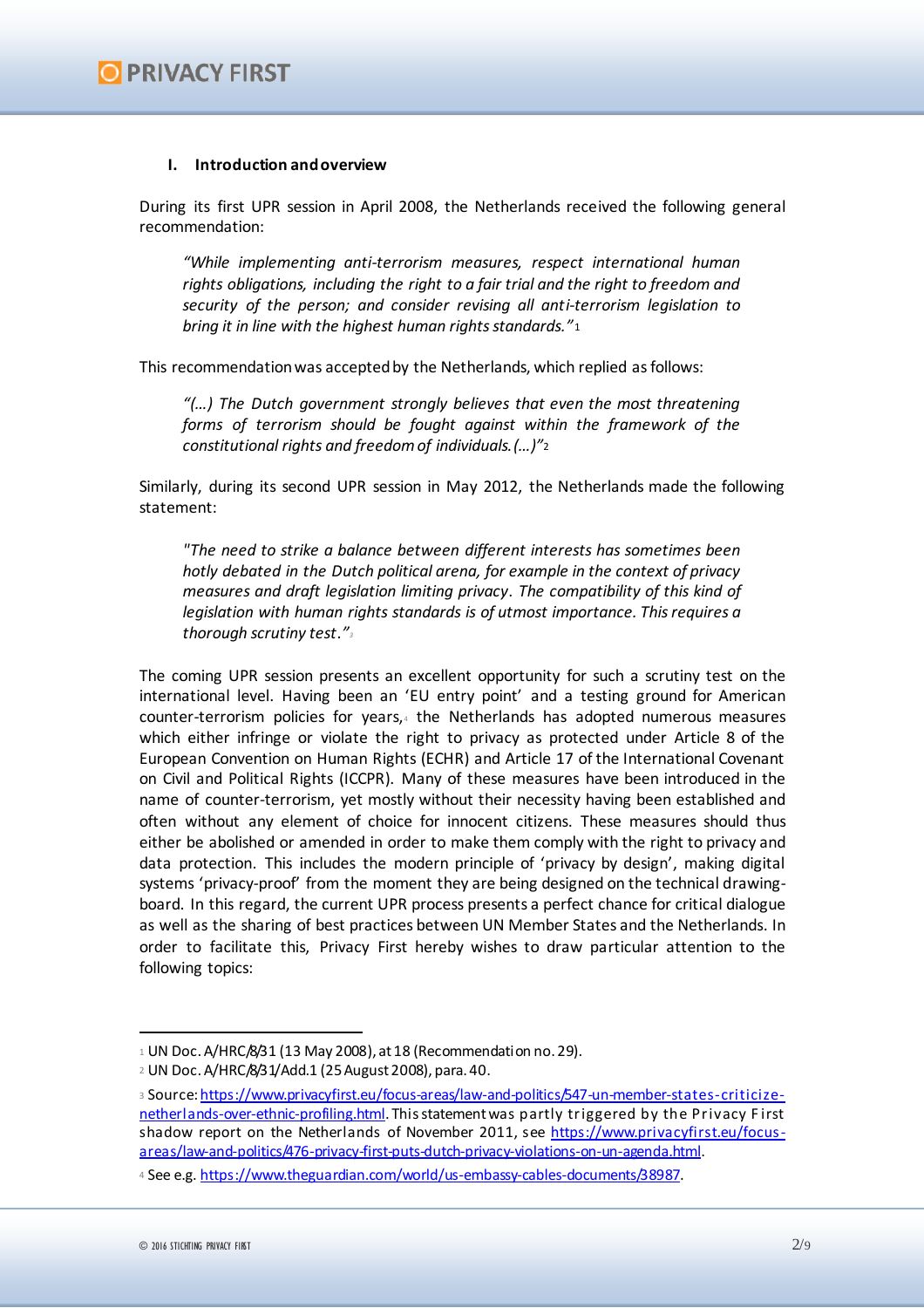## **O PRIVACY FIRST**

| Electronic Health Records (EPD)<br>(p. 7)            |
|------------------------------------------------------|
|                                                      |
| Public transport chip cards (OV Chip Card)<br>(p. 8) |

#### **II. Lack of effective legal remedies**

Since the Dutch Supreme Court judgment in the civil law case of Privacy First *et al*. vs. the Dutch government in May 2015, it has become highly difficult for non-governmental organisations (NGOs) to institute legal proceedings *in the general interest* in order to fight human rights violations (including privacy violations) in the Netherlands. This is due to the Supreme Court finding that, if individual legal remedies in the administrative courts exist, civil public interest litigation by an NGO regarding the same (or similar) legal question(s) will be inadmissible. This places a very heavy burden on individuals and leaves NGOs virtually powerless to have relevant Dutch legislation or policy declared unlawful by the judiciary.<sup>5</sup> This undesirable situation is reinforced by the fact that Dutch administrative judges are not allowed to test the compatibility of Dutch legislation and policy with international or European human rights law *directly*.<sup>6</sup> Until May 2015, this could only be done *directly* through civil litigation. Since then, it can only be done *indirectly* in administrative lawsuits brought by individuals, through so-called "exceptional scrutiny" (*exceptieve toetsing*) under Dutch administrative law. In addition, the Dutch judiciary (both civil and administrative) has never been allowed to test the compatibilty of Dutch national legislation with the Dutch Constitution; this is strictly forbidden under Article 120 of the Dutch Constitution itself, making the Netherlands a rare exception in the sense that it virtually has no national constitutional jurisprudence and no effective constitutional protection.

This leads us to our first and most urgent recommendation:

*We hereby recommend the Human Rights Council to urge the Netherlands 1) to reinstate the right of NGOs to conduct public interest litigation, 2) to withdraw current legal obstacles to test the compatibility of Dutch legislation and policy with international and European law and 3) to introduce procedures for constitutional review by the courts.* 

<sup>5</sup> See https://www.privacyfirst.eu/court-cases/639-dutch-supreme-court-passes-on-passport-trial-tocouncil-of-state.html.

<sup>6</sup> See Dutch General Administrative Law Act (*Algemene Wet Bestuursrecht*), Article 8:3: 'No appeal lies against a decision laying down a generally binding regulation or policy rule.'

<sup>7</sup> Article 120 of the Dutch Constitution reads as follows: 'The constitutionality of Ac ts of Pa rliament and treaties shall not be reviewed by the courts.'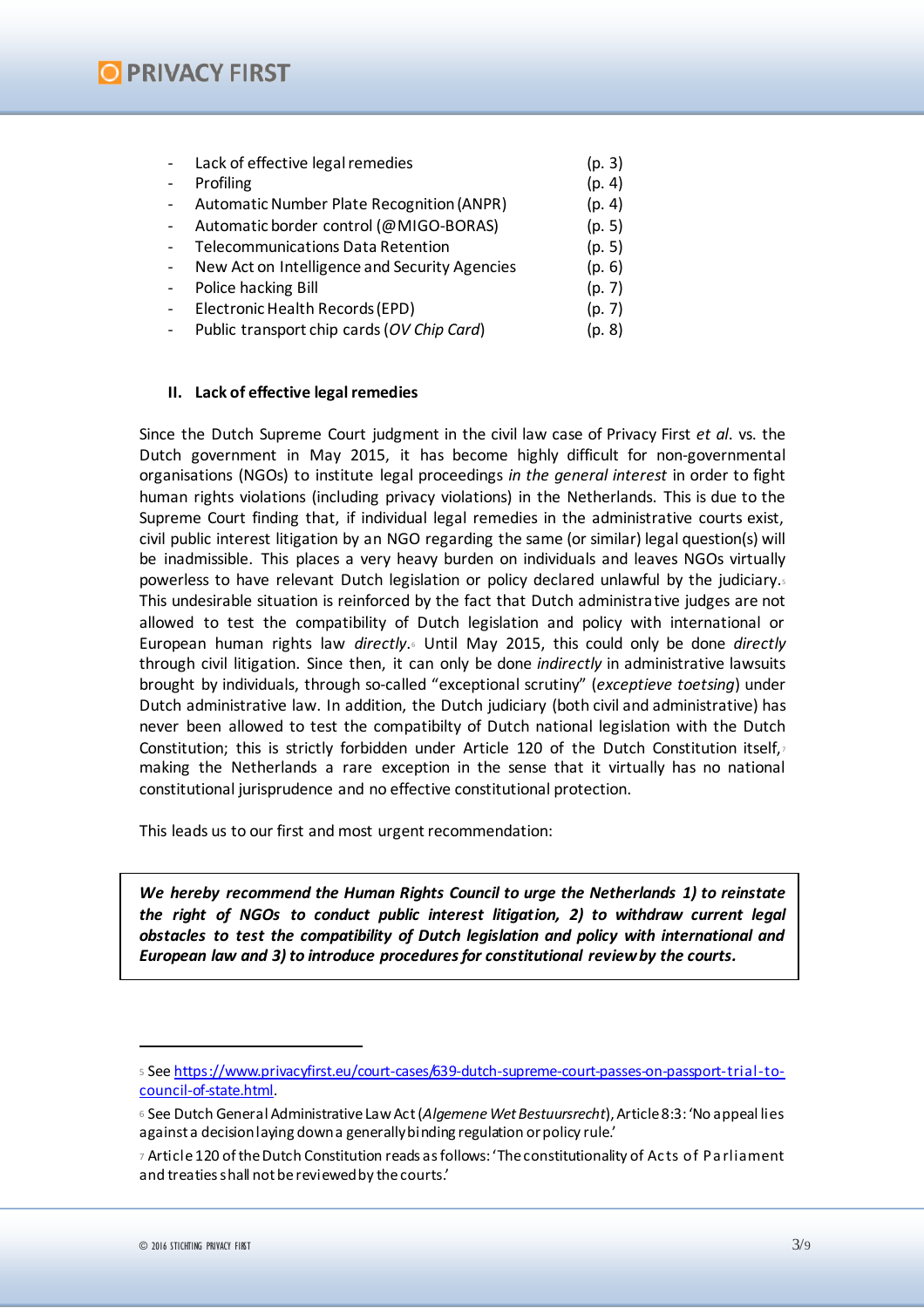## **III. Profiling**

In today's Dutch society, more and more use is being made of datamining and profiling techniques to discover patterns in large amounts of data from various sources (Big Data), thus compiling digital profiles about individual persons and groups without them being aware of this. Both governments and corporations do this on an ever increasing scale, yet mostly without any transparency and accountability and often without any specific legislation in place. Examples include financial profiling to detect creditworthiness and fraud, forensic profiling to trace criminals, counter-terrorism profiling of air passengers, profiling of highway motorists and travellers in public transport, profiling of children through Electronic Child Records, employers profiling (potential) employees, landlords profiling (potential) tenants, commercial (internet) profiling, 'targeted advertising', etc. Digital profiles can be extremely detailed, covering many aspects of someone's life, including (highly) sensitive personal information such as medical data. Profiling can easily lead to discrimination and 'steering' of persons in pre-determined directions, depending on the 'categories' their 'profiles' fit into and without the persons in question being aware of this. From a human rights point of view, people's profiles may thus come to function as digital straitjackets or self-fulfilling prophecies, limiting their right to personal autonomy and free individual development. To counter these negative effects, in line with a recent study on the societal risks of Big Data by the Dutch Scientific Council for Government Policy (WRR), & we hereby make the following recommendation:

*We recommend the Human Rights Council to urge the Netherlands to implement specific legislation on the topics of datamining and profiling, guaranteeing the right to privacy, transparency, legal remedies, accountability, freedom of choice and the right to correction and removal of personal data.* 

### **IV. Automatic Number Plate Recognition (ANPR)**

Early in 2013, the Dutch government introduced a Bill to Dutch Parliament regarding the introduction of ANPR on a massive scale for criminal investigation and intelligence purposes, despite the fact that this Bill had already been declared illegal by the Dutch Data Protection Authority (DPA).<sup>9</sup> In the opinion of the DPA and most other privacy experts, a system of ANPR as proposed in this Bill would amount to a collective violation of the right to privacy and data protection due to it being completely unnecessary and disproportionate. This follows from the fact that, under the Bill as currently drafted, not only all 'hits' but also all 'no-hits' will be stored in police databases for a period of four weeks, thus treating each and every motorist as a potential suspect and storing their personal data as such. 10

<sup>8</sup> See http://www.wrr.nl/en/office/staf/article/big-data-privacy-en-veiligheid/.

<sup>9</sup> See Autoriteit Persoonsgegevens (Dutch DPA) 28February 2011, *CBP adviseert over gebruik ANPR door politie*, https://autoriteitpersoonsgegevens.nl/nl/nieuws/cbp-adviseert-over-gebruik-anpr-doorpolitie (in Dutch). Compare e.g. Federal Constitutional Court of Germany 11 March 2008, http://www.bverfg.de/entscheidungen/rs20080311\_1bvr207405.html (in German).

<sup>10</sup> See Bill no. 33542, *Wijziging van het Wetboek van Strafvordering in verband met de regeling van het vastleggen en bewaren van kentekengegevens door de politie*, available at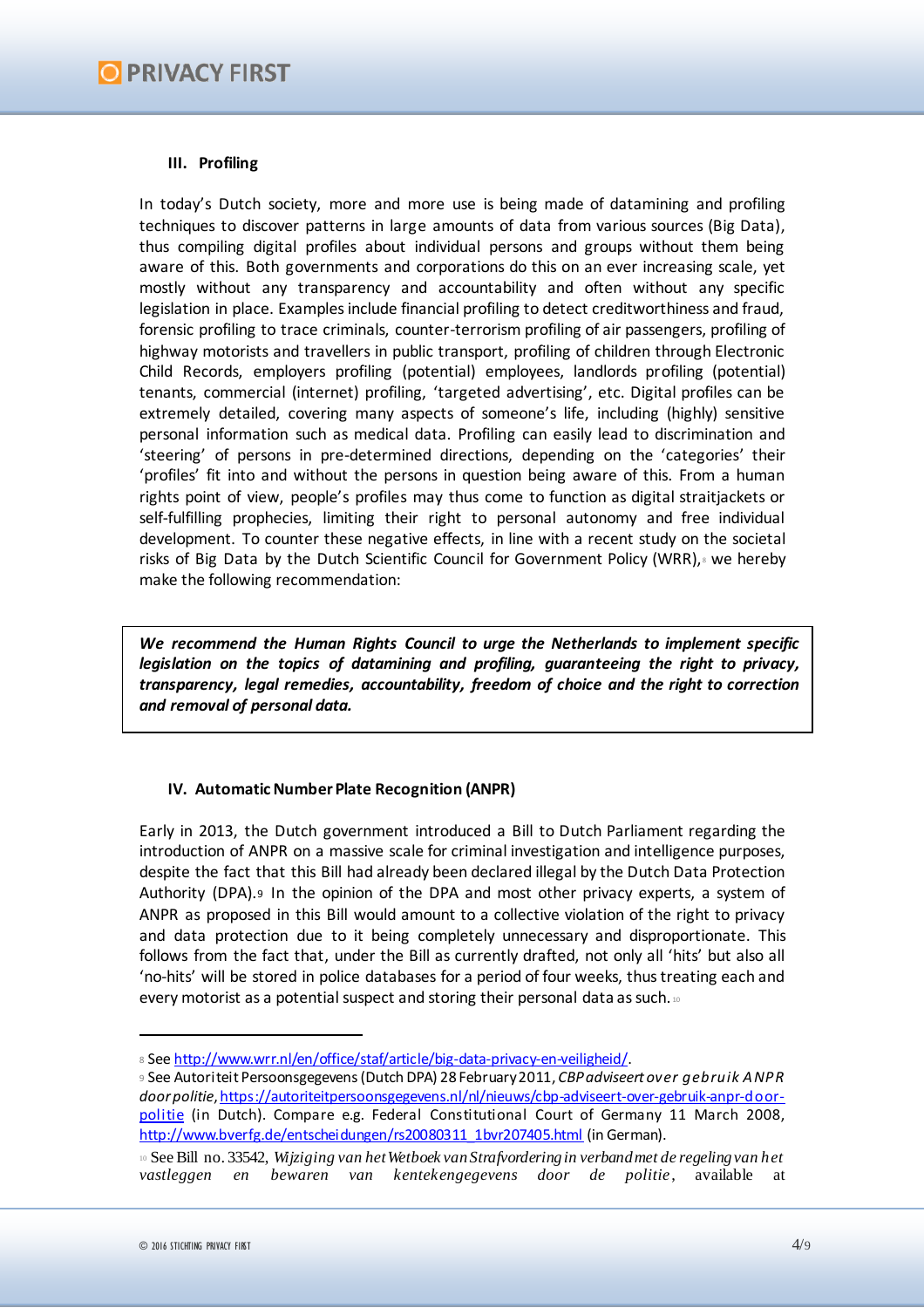*We recommend the Human Rights Council to urge the Netherlands to either revoke its ANPR Bill or to bring it in line with the highest privacy standards, hence excluding all 'no-hits' from its reach and redeveloping the current ANPR system in compliance with modern standards of 'privacy by design'.* 

## **V. Automatic border control (@MIGO-BORAS)**

Early in 2011 it emerged that the Dutch government had for years been planning to implement a highly privacy-invasive system of ANPR-like border control. This high-tech surveillance system called @MIGO-BORAS11 subsequently entered into force on January  $1<sup>st</sup>$ 2012. Under the system, millions of vehicles crossing the Dutch-German and Dutch-Belgian borders are continually photographed and thoroughly screened and profiled through various databases, many of which remain unknown. It is thus even possible to photograph and (biometrically) identify both the driver and passenger(s) inside the vehicle. However, details of @MIGO-BORAS remain confidential and relevant Dutch governmental organisations have until now preferred not to answer any questions about it. As far as Privacy First is aware, these organisations include the Dutch police, Immigration Service (IND), Royal Marechaussee (military police) and both the General and Military Intelligence and Security Services (AIVD and MIVD). Primary goals of the project seem to be the detection of illegal immigration, criminal investigation and intelligence. Media attention about the project has been scarce. In Dutch parliament, hardly any questions have been asked about it. No specific legislation around its implementation has been drafted either (let alone introduced into Parliament), making the political silence around this topic all the more peculiar. Consequently, both because of its secrecy as well as its enormous scale and invasiveness, @MIGO-BORAS constitutes a massive violation of the right to privacy.

*We recommend the Human Rights Council to urge the Netherlands to suspend @MIGOBORAS, at least until relevant legislation with specific privacy safeguards has been adopted by Parliament.* 

## **VI. Telecommunications Data Retention**

Under the Dutch Data Retention Act of 2009, the telecommunications data (telephony and internet traffic) of everyone in the Netherlands used to be retained for 12 months and 6 months, respectively, for criminal investigation purposes. As a result, every citizen became a potential suspect. In interim injunction proceedings against the Dutch government in

https://www.rijksoverheid.nl/actueel/nieuws/2013/02/12/wetsvoorstel-over-het-vastleggen-vankentekens-naar-tweede-kamer. See also https://www.rijksoverheid.nl/actueel/nieuws/2016/09/07/vander-steur-wijzigt-anpr-wetsvoorstel (in Dutch).

<sup>11</sup> @MIGO-BORAS stands for '*Automatisch Mobiel InformatieGestuurd Optreden* (Automatic Mobile Information-Driven Action) – Better Operational Results and Advanced Security'; see https://www.government.nl/documents/leaflets/2012/07/11/factsheet-on-the-use-of-the-amigo-borassystem.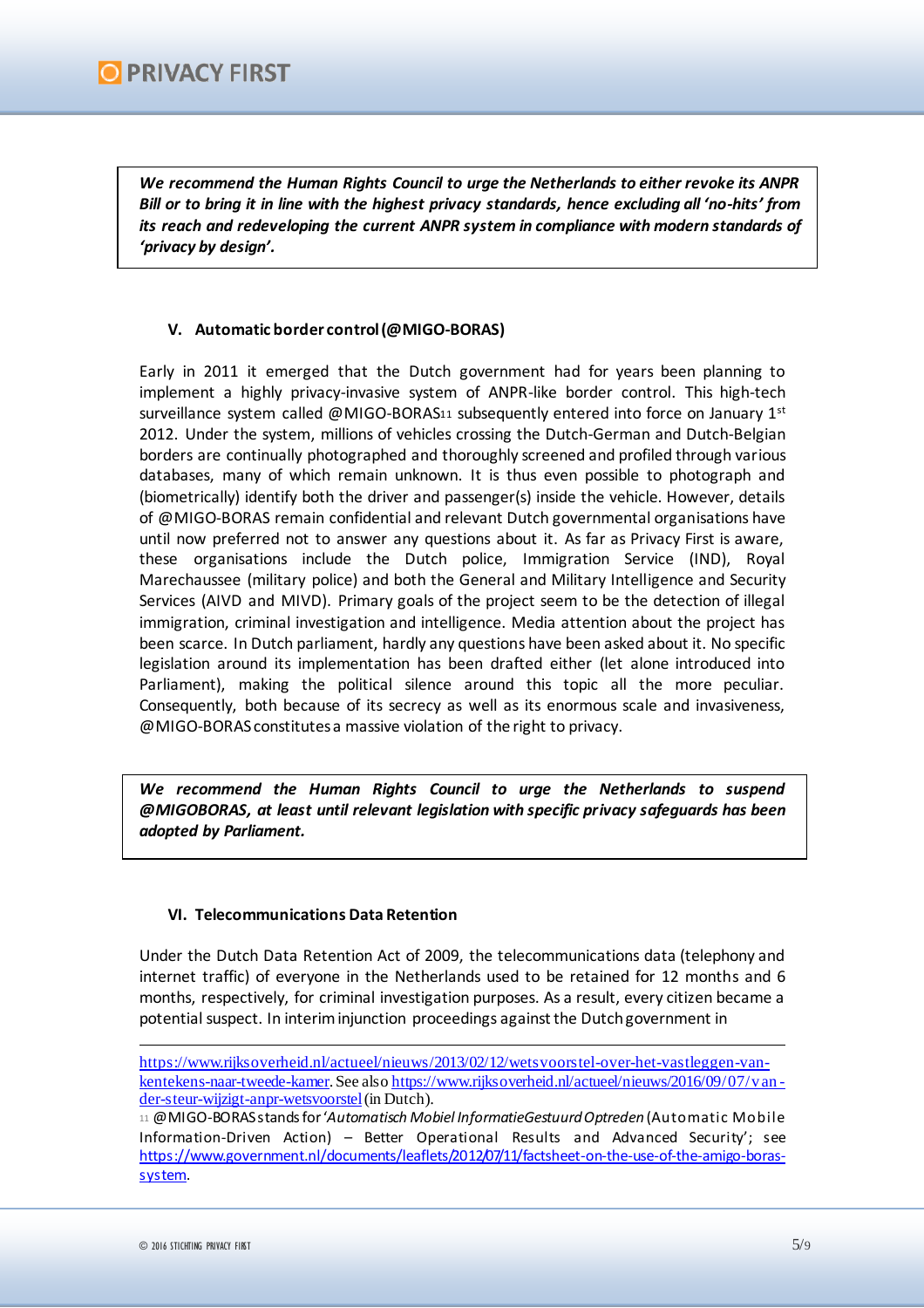February 2015, a broad coalition of Dutch NGOs demanded this Act to be rendered inoperative as it violated the right to privacy. The claimant organizations were Privacy First, the Dutch Association of Criminal Defence Lawyers (NVSA), the Dutch Association of Journalists (NVJ), the Netherlands Committee of Jurists for Human Rights (NJCM), Internet provider BIT and telecommunications providers VOYS and SpeakUp. According to the claimant parties, the Dutch Data Retention Act constituted a violation of fundamental rights that protect private life, communications and personal data. This was also the view of the European Court of Justice in April 2014, and subsequently that of the Dutch Council of State (*Raad van State*), the Dutch Data Protection Authority and the Dutch Senate. Similarly, in April 2014 the UN Human Rights Committee had taken the position that States parties to the ICCPR should "refrain from imposing mandatory retention of data by third parties".<sup>12</sup> However, the former Dutch Minister of Security and Justice, Ivo Opstelten, refused to withdraw the Dutch Data Retention Act. Opstelten wanted to uphold the Act until a legislative change was implemented, which could have taken years. Rather uniquely (Dutch laws are seldomly rendered inoperative by a judge, let alone in interim injunction proceedings), on 11 March 2015, the district court of The Hague made short shrift of the entire Act by repealing it immediately as it was in breach of the right to privacy. <sup>13</sup> The Dutch government decided not to appeal the ruling, which has been final since then. By now, all telecom providers concerned have deleted the relevant data. In relation to criminal investigations and prosecutions, so far this does not seem to have led to any problems. However, recently the current Dutch Minister of Security and Justice, Ard van der Steur, has submitted a new Bill into Parliament which introduces blanket data retention for all telecom providers (and all citizens) once again.<sup>14</sup> This leads us to the following recommendation:

*We recommend the Human Rights Council to urge the Netherlands not to re-introduce blanket data retention and to withdraw its current data retention Bill.* 

### **VII. New Act on Intelligence and Security Agencies**

The Dutch government has recently presented a draft Bill which will completely replace the current Dutch Act on intelligence and security agencies (*Wet op de inlichtingen- en veiligheidsdiensten*, Wiv).<sup>15</sup> A section of this new Bill which is currently causing national upheaval concerns the introduction of new massive internet-wiretapping capabilities for the Dutch secret services. Under the Bill as currently drafted, it will become possible to put a surveillance tap on the entire (or a large part of the) Dutch population at once. In addition, there will hardly be any judicial control over the intelligence powers conferred, including an unregulated competence for secret agents to commit criminal acts, the ability for agencies to hack into any computer and demand decryption of digital files (the latter punishable by

<sup>12</sup> See UN Doc. CCPR/C/USA/CO/4 (April 2014), para. 22(d).

<sup>13</sup> See https://www.privacyfirst.eu/court-cases/624-privacy-first-wins-lawsuit-against-dutch-dataretention-act.html.

<sup>14</sup> See Bill no. 34537 regarding 'adjustment of telecommunications data retention', https://www.tweedekamer.nl/kamerstukken/wetsvoorstellen/detail?id=2016Z16486&dossier=34537 .

<sup>15</sup> See *Wetsvoorstel voor de inlichtingen- en veiligheidsdiensten (Wiv) 20XX*, available at http://www.volkskrant.nl/media/kabinet-houdt-vast-aan-massaal-aftappen-internetverkeer~a4291392/.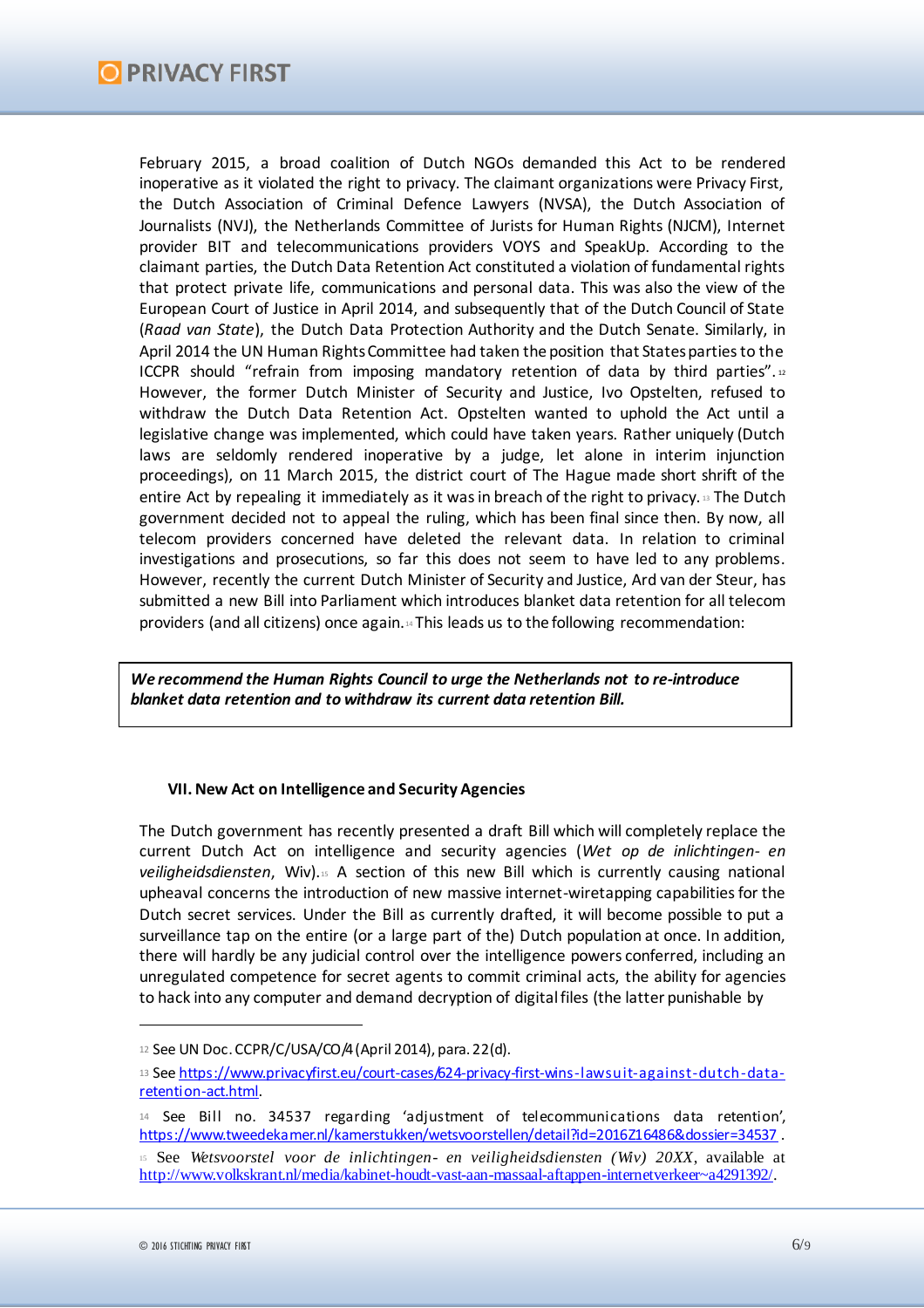jail for non-compliance), direct access to government databases as well as any database in the private sector, new datamining and profiling capabilities as well as the international exchange of unevaluated bulk data, thus compromising huge amounts of sensitive personal information.16

*We recommend the Human Rights Council to urge the Netherlands to scrap its newly proposed blanket surveillance powers and to introduce prior judicial control over its intelligence and security agencies.*

## **VIII. Police hacking Bill**

Early in 2013 the former Dutch Minister of Security and Justice Ivo Opstelten introduced the idea to authorize the Dutch police force to hack into any computer – home and abroad – and to enable the police to demand that people decrypt their encrypted computer files. This was subsequently put into a legislative proposal which is currently before the Dutch House of Representatives.<sup>17</sup> Under this Bill, the Dutch police will be authorized to hack into *any* ICT device, including car systems and even people's pacemakers. In addition to being in violation of the right to privacy, this Bill as currently drafted will thus also endanger road security and physical safety. In addition, acting unilaterally and without prior foreign permission, the Dutch police will be authorised to hack into any foreign computer, thus operating in violation of the principle of territorial jurisdiction under public international law and setting a perilous precedent.

*We recommend the Human Rights Council to urge the Netherlands to either withdraw its current police hacking Bill or to bring it in line with the highest standards of the right to privacy as well as public international law.* 

### **IX. Electronic Health Records (EPD)**

In April 2011, after long and intensive debates about privacy and security concerns, the Dutch Senate unanimously rejected a Bill under which a centralized Electronic Health Record system (*Elektronisch Patiëntendossier*, EPD) would have been introduced for every Dutch citizen (except for those who had opted-out in advance). However, as soon as this Bill had

<sup>16</sup> On the issue of the international exchange of personal data regarding Dutch citizens between Dutch and foreign secret services, a Dutch coalition of citizens and NGOs (including Privacy First) is currently conducting legal proceedings against the Dutch government and has also intervened in the c urrent British case of Big Brother Watch *et al.* before the European Court of Human Rights (Application no. 58170/13; see https://www.privacyfirst.eu/court-cases/648-appeal-and-european-intervention-incitizens-v-plasterk-case.html.

<sup>17</sup> See *Wetsvoorstel Computercriminaliteit III* (Legislative proposal on Cybercrime III) available at https://www.rijksoverheid.nl/actueel/nieuws/2015/12/22/wetsvoorstel-computerc riminaliteit-bijtweede-kamer-ingediend(in Dutch).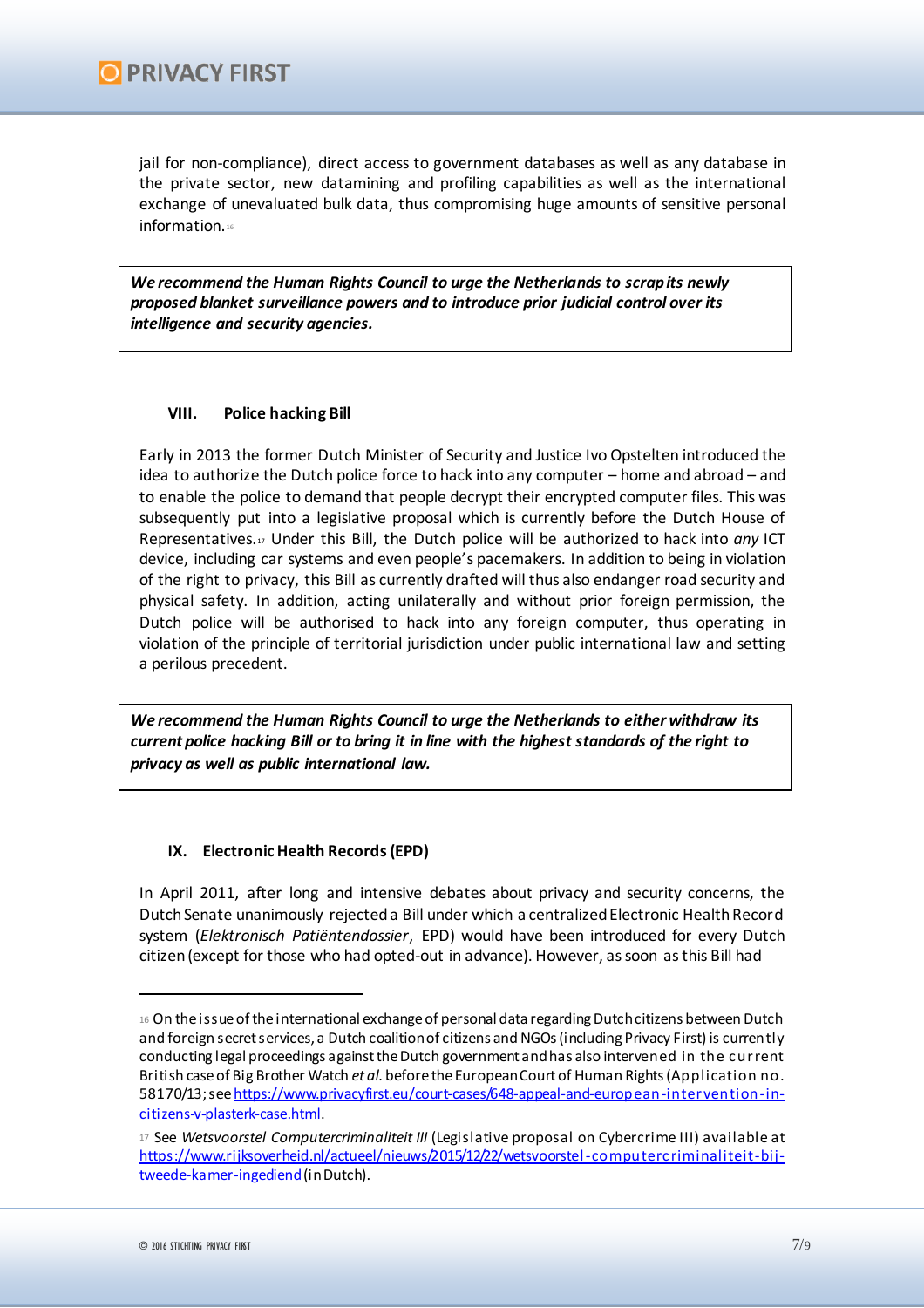been rejected, no such thing as 'the end of history' of the EPD ensued. On the contrary, relevant market players (including ICT and insurance companies) immediately started working on a new, privatized start for the exact same yet non-subsidized EPD. The Dutch Minister of Health subsequently endorsed the idea of introducing this same centralized EPD without government funding and control (but through an 'opt-in' instead of 'opt-out' for citizens), thus circumventing the Senate and largely ignoring privacy concerns. This was then even reinforced by a majority motion in the Dutch House of Representatives which asked the Minister to request relevant organizations (including privacy experts) to facilitate a continuation *(doorstart)* of this same EPD, which in turn prompted the Senate to respond that it would only support a *regional* instead of a centralized version of the EPD *under very strict privacy and security conditions*. Privacy First has consistently supported the latter view and, since early 2014, Privacy First has even started a national campaign to this effect: www.SpecifiekeToestemming.nl (regarding the right of patients to specific, prior and fully informed consent to share their medical data). However, since then, technical connections to the American-built central infrastructure of the EPD (called LSP or *Landelijk SchakelPunt*, Central Switch Point) have gradually expanded and are effectively becoming compulsory for all medical professionals in the Netherlands, mainly through contracts with insurance companies. This is putting heavy pressure on the professional right to medical confidentiality and patient privacy in the Netherlands, since these rights cannot be guaranteed to be respected in the LSP infrastructure.<sup>18</sup> Accordingly, we hereby recommend as follows:

*We recommend the Human Rights Council to urge the Netherlands to facilitate the development of alternative (regional) 'opt-in' EPD systems which comply to the highest standards of 'privacy by design'.* 

## **X. Public transport chip cards (***OV Chip Card***)**

The Dutch OV Chip Card (*OV-chipkaart19*) is a contactless RFID smart card system which since 2005 has gradually been introduced on all public transport in the Netherlands, including on trains, metros, trams and buses. The OV Chip Card replaced the former paper *strippenkaart* completely in late 2011. Three versions of the OV Chip Card are currently available: a disposable OV Chip Card, an anonymous OV Chip Card and a personalized OV Chip Card (the latter holding the owner's name, photograph and date of birth). In addition to the technical differences between the old paper *strippenkaart* and the electronic OV Chip Card, a difference lesser known but highly relevant from a privacy perspective concerns the degree of anonymity between the two. With the paper *strippenkaart*, everyone had a guaranteed right to travel freely and anonymously. However, with the introduction of the "anonymous" OV Chip Card, the freedom of anonymous travel has practically disappeared. This is due to the fact that 1) every "anonymous" OV Chip Card has a unique identification number inside its RFID chip and 2) all transactions made with this chip are being recorded and stored in databases of relevant banks and public transport companies. All of these data can

<sup>18</sup> See e.g. http://www.vphuisartsen.nl/nieuws/gp-organization-vphuisartsen-fights-fundamentalcourt-case-health-information-exchange-consent-design/. This c ourt c ase by GP organization *VP Huisartsen* regarding the legality of the LSP is currently before the Dutch Supreme Court.

<sup>19</sup> The full name in Dutch is *OpenbaarVervoer chipkaart*(Public Transport chip card).